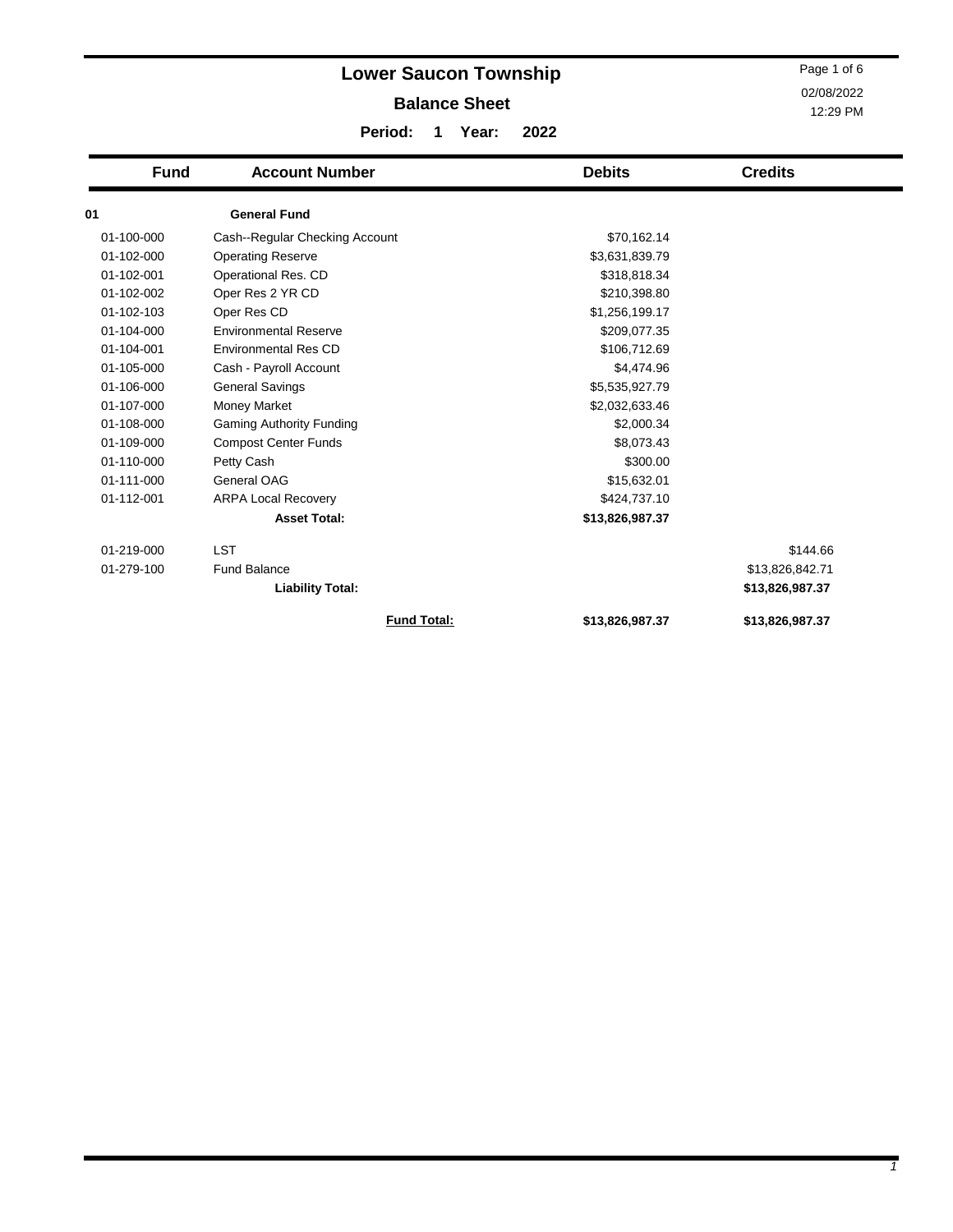| Page 2 of 6<br><b>Lower Saucon Township</b><br>02/08/2022<br><b>Balance Sheet</b><br>12:29 PM<br>Period:<br>2022<br>Year:<br>1 |                               |                    |                 |                 |  |  |  |
|--------------------------------------------------------------------------------------------------------------------------------|-------------------------------|--------------------|-----------------|-----------------|--|--|--|
| <b>Fund</b>                                                                                                                    | <b>Account Number</b>         |                    | <b>Debits</b>   | <b>Credits</b>  |  |  |  |
| 02                                                                                                                             | <b>Special Taxes</b>          |                    |                 |                 |  |  |  |
| 02-100-000                                                                                                                     | Checking Account              |                    | \$2,000.37      |                 |  |  |  |
| 02-109-000                                                                                                                     | State Liquid Fuels            |                    | \$1,632,147.22  |                 |  |  |  |
| 02-110-000                                                                                                                     | Open Space Fund               |                    | \$7,347,189.57  |                 |  |  |  |
| 02-110-001                                                                                                                     | Open Space CD                 |                    | \$424,211.28    |                 |  |  |  |
| 02-110-002                                                                                                                     | Open Space CD 2 yr            |                    | \$525,997.02    |                 |  |  |  |
| 02-110-003                                                                                                                     | Open Space CD 4 2019          |                    | \$1,553,928.80  |                 |  |  |  |
| 02-110-004                                                                                                                     | Money Market BBT              |                    | \$1,018,696.77  |                 |  |  |  |
| 02-110-100                                                                                                                     | Open Space Checking           |                    | \$1,820.04      |                 |  |  |  |
| 02-111-000                                                                                                                     | Fire Tax Fund                 |                    | \$918,026.31    |                 |  |  |  |
|                                                                                                                                | <b>Asset Total:</b>           |                    | \$13,424,017.38 |                 |  |  |  |
| 02-279-000                                                                                                                     | <b>Fund Balance</b>           |                    |                 | \$6,926,660.93  |  |  |  |
| 02-296-000                                                                                                                     | <b>Budgetary Fund Balance</b> |                    |                 | \$6,497,356.45  |  |  |  |
|                                                                                                                                | <b>Liability Total:</b>       |                    |                 | \$13,424,017.38 |  |  |  |
|                                                                                                                                |                               | <b>Fund Total:</b> | \$13,424,017.38 | \$13,424,017.38 |  |  |  |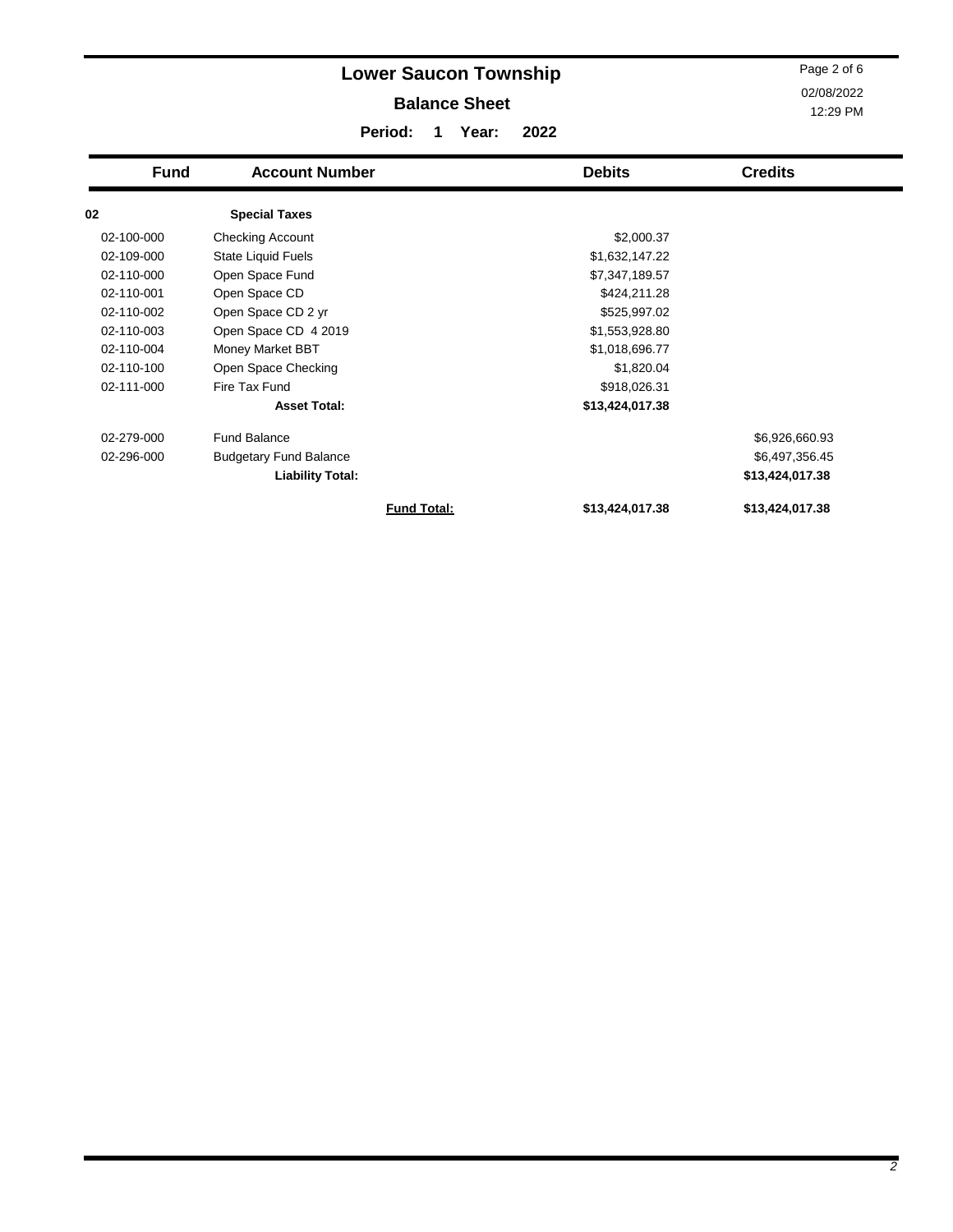#### **Balance Sheet**

02/08/2022 12:29 PM Page 3 of 6

**Period: 1 Year: 2022**

| <b>Fund</b> | <b>Account Number</b>          | <b>Debits</b>  | <b>Credits</b> |
|-------------|--------------------------------|----------------|----------------|
| 03          | <b>Capital Fund</b>            |                |                |
| 03-100-000  | Cash--Regular Checking Account | \$10,717.10    |                |
| 03-107-0036 | Park Capital Fund              | \$275,543.62   |                |
| 03-107-0041 | Capital - Historical Structure | \$65,422.24    |                |
| 03-107-752  | Capital PLGIT Act 537          | \$2,138.60     |                |
| 03-107-753  | PLGIT P8 6 4A Septic           | \$2,563.39     |                |
| 03-107-754  | Motorcar Land Development      | \$41,851.13    |                |
| 03-110-000  | Capital Fund                   | \$2,592,272.00 |                |
| 03-110-002  | Money Market Acct BB&T         | \$1,009,375.83 |                |
|             | <b>Asset Total:</b>            | \$3,999,883.91 |                |
| 03-250-000  | Maintenance Escrow             |                | \$41,851.13    |
| 03-250-020  | 537 Escrows                    |                | \$4,701.94     |
| 03-279-100  | Fund Balance                   |                | \$3,953,330.84 |
|             | <b>Liability Total:</b>        |                | \$3,999,883.91 |
|             | <b>Fund Total:</b>             | \$3,999,883.91 | \$3,999,883.91 |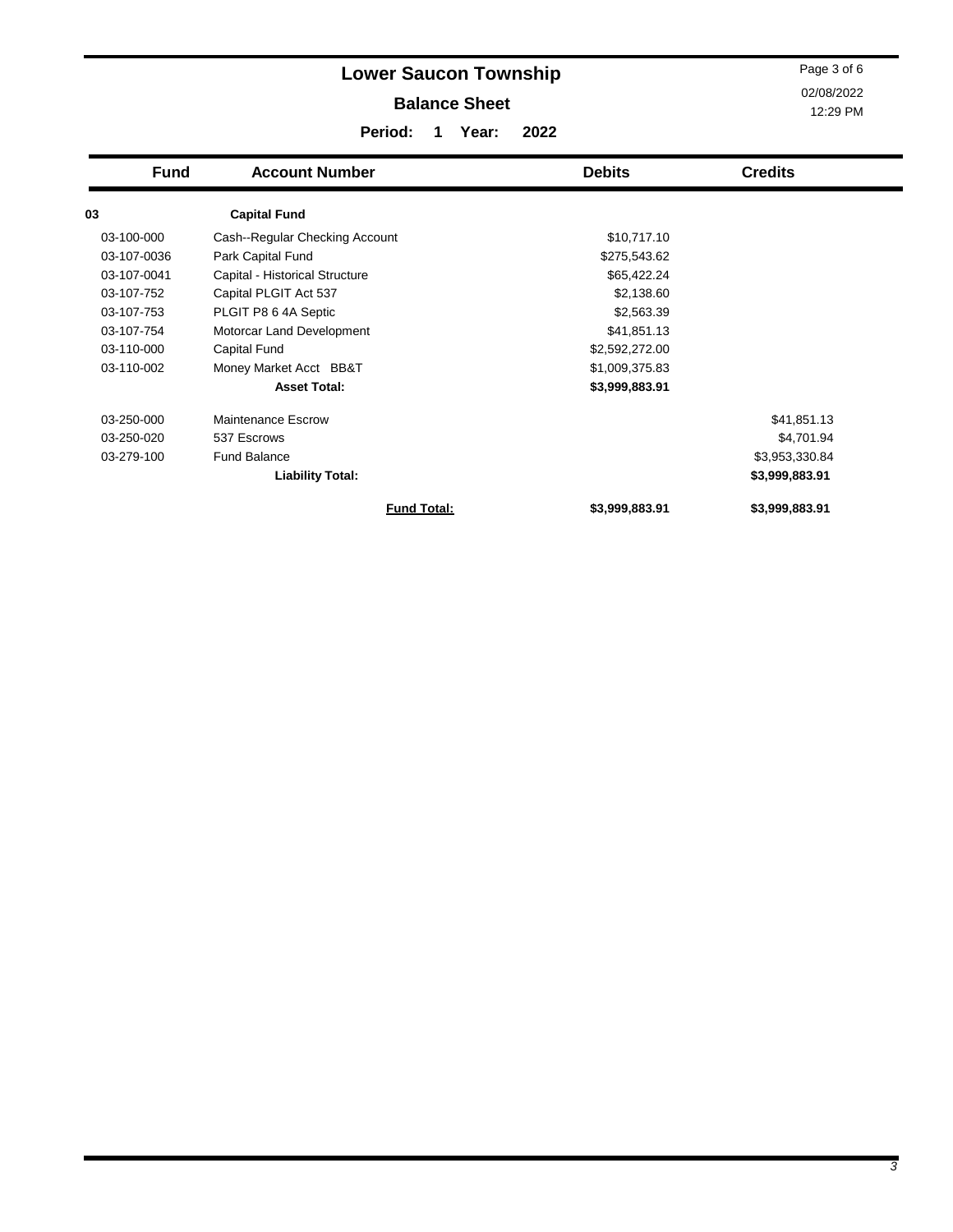|             | Page 4 of 6<br>02/08/2022<br>12:29 PM    |                       |                            |                |
|-------------|------------------------------------------|-----------------------|----------------------------|----------------|
|             | Period:                                  | $\mathbf{1}$<br>Year: | 2022                       |                |
| <b>Fund</b> | <b>Account Number</b>                    |                       | <b>Debits</b>              | <b>Credits</b> |
| 04          | <b>Sewage Enforcement</b>                |                       |                            |                |
| 04-100-000  | <b>ESCROW SEO</b><br><b>Asset Total:</b> |                       | \$29,785.37<br>\$29,785.37 |                |
| 04-248-103  | SEO LS 21-14-01                          |                       |                            | \$1,143.79     |
| 04-248-104  | <b>SEO LS 20 40</b>                      |                       |                            | \$558.75       |
| 04-248-106  | SEO LS 21 14 003                         |                       |                            | \$1,241.19     |
| 04-248-107  | SEO LS 21 14 004                         |                       |                            | \$1,331.25     |
| 04-248-108  | SEO LS 21 14 05                          |                       |                            | \$1,338.14     |
| 04-248-109  | SEO LS 21 14 006                         |                       |                            | \$2,000.00     |
| 04-248-110  | SEO LS 21-14-008                         |                       |                            | \$1,408.25     |
| 04-248-111  | SEO LS21-14-009                          |                       |                            | \$2,001.96     |
| 04-248-112  | SEO LS 21 14 10                          |                       |                            | \$1,615.00     |
| 04-248-113  | SEO LS 21 14 12                          |                       |                            | \$1,346.00     |
| 04-248-114  | SEO LS 21 14 11                          |                       |                            | \$1,001.59     |
| 04-248-115  | SEO LS 21 14 013                         |                       |                            | \$782.37       |
| 04-248-116  | SEO LS 21 14 17                          |                       |                            | \$1,469.87     |
| 04-248-117  | SEO LS 21 14 014                         |                       |                            | \$1,942.25     |
| 04-248-118  | SEO LS 21 14 015                         |                       |                            | \$560.25       |
| 04-248-119  | SEO LS 21 14 016                         |                       |                            | \$755.85       |
| 04-248-120  | SEO LS 21 14 18                          |                       |                            | \$1,865.25     |
| 04-248-121  | SEO LS 21 14 19                          |                       |                            | \$959.49       |
| 04-248-122  | SEO LS 21-14-20                          |                       |                            | \$2,000.00     |
| 04-248-123  | SEO LS 21 14 21                          |                       |                            | \$1,249.75     |
| 04-248-124  | SEO LS 21 14 022                         |                       |                            | \$1,123.87     |
| 04-248-125  | SEO LS 21 14 023                         |                       |                            | \$590.50       |
| 04-248-126  | SEO LS 22-13-02                          |                       |                            | \$1,500.00     |
|             | <b>Liability Total:</b>                  |                       |                            | \$29,785.37    |
|             |                                          | <b>Fund Total:</b>    | \$29,785.37                | \$29,785.37    |

 $\blacksquare$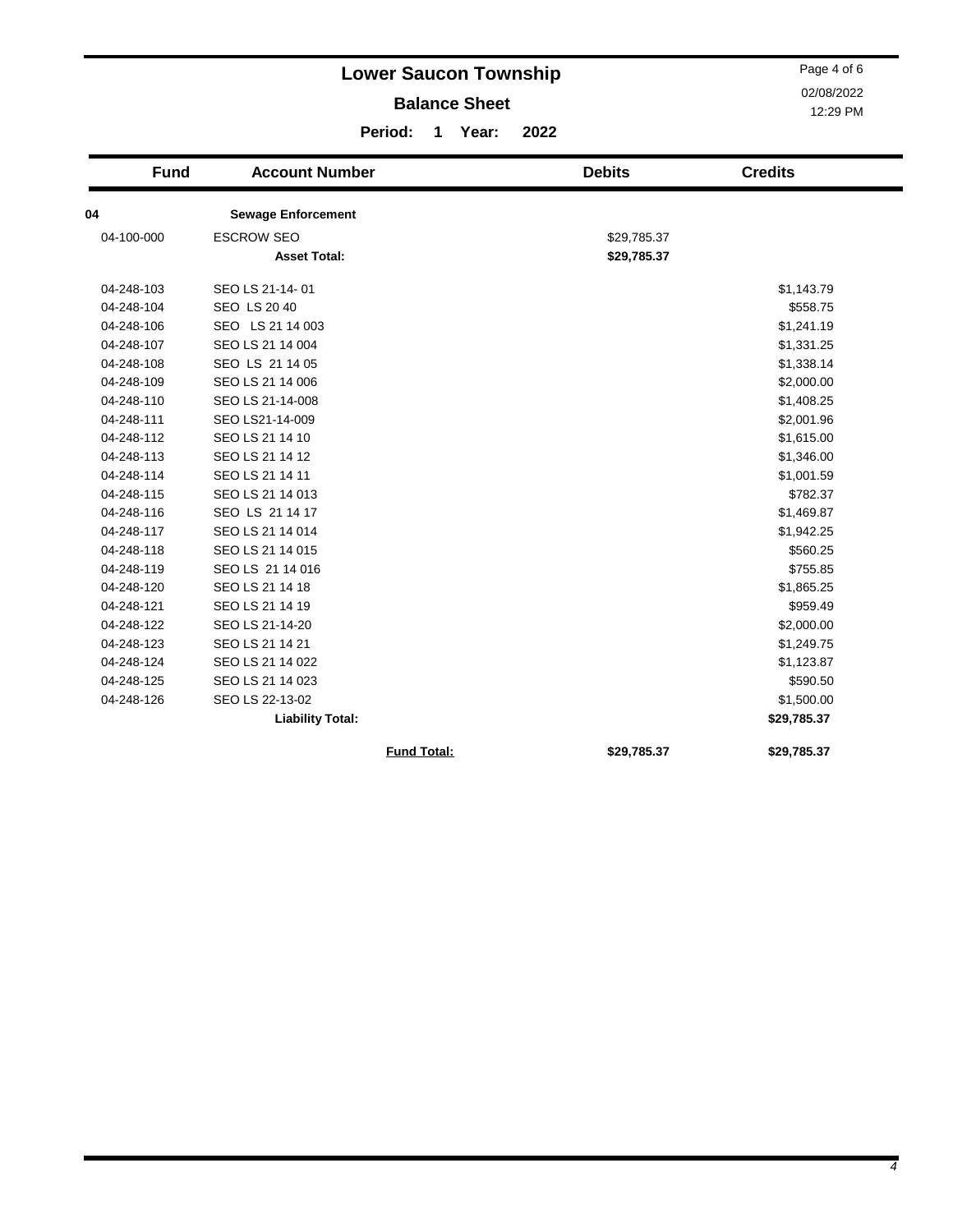#### **Statement of Revenues and Expenditures - Compared to Budget Summary**

**Year ( 2022 ) Period ( 1 )** 12:30 PM

Page 1 of 7 02/08/2022

|         | <b>Account</b>             | <b>Account Description</b>           | <b>Budget</b>   | <b>MTD Actual</b> | <b>YTD Actual</b> | % Used | Remaining      |  |
|---------|----------------------------|--------------------------------------|-----------------|-------------------|-------------------|--------|----------------|--|
|         |                            |                                      | 01 General Fund |                   |                   |        |                |  |
| Revenue |                            |                                      |                 |                   |                   |        |                |  |
|         |                            | <b>REAL PROPERTY TAXES</b>           | \$2,000,940.00  | \$8,739.43        | \$8,739.43        | 0.44%  | \$1,992,200.57 |  |
|         |                            | LOCAL TAX ENABLING ACT               | \$3,414,500.00  | \$139,135.79      | \$139,135.79      | 4.07%  | \$3,275,364.21 |  |
|         |                            | <b>BUSINESS LICENSES AND PERMITS</b> | \$115,575.00    | \$0.00            | \$0.00            | 0.00%  | \$115,575.00   |  |
|         |                            | NON-BUSINESS LICENSES/PERMITS        | \$4,585.00      | \$595.00          | \$595.00          | 12.98% | \$3,990.00     |  |
|         | <b>FINES</b>               |                                      | \$49,800.00     | \$0.00            | \$0.00            | 0.00%  | \$49,800.00    |  |
|         | <b>INTEREST EARNINGS</b>   |                                      | \$20,000.00     | \$109.59          | \$109.59          | 0.55%  | \$19,890.41    |  |
|         | <b>INTERGOVERNMENT</b>     |                                      | \$3,000.00      | \$459.25          | \$459.25          | 15.31% | \$2,540.75     |  |
|         | <b>FEDERAL GRANTS</b>      |                                      | \$11,900.00     | \$9,846.00        | \$9,846.00        | 82.74% | \$2,054.00     |  |
|         |                            | FEDERAL RELIEF FUNDS                 | \$0.00          | \$0.00            | \$0.00            | 0.00%  | \$0.00         |  |
|         |                            | STATE CAPITAL/OPERATING GRANTS       | \$50,600.00     | \$0.00            | \$0.00            | 0.00%  | \$50,600.00    |  |
|         |                            | <b>STATE SHARED REVENUE</b>          | \$317,884.00    | \$0.00            | \$0.00            | 0.00%  | \$317,884.00   |  |
|         |                            | <b>GENERAL GOVERNMENT</b>            | \$12,000.00     | \$1,697.50        | \$1,697.50        | 14.15% | \$10,302.50    |  |
|         |                            | PUB SAFETY-CHARGES FOR SERVICE       | \$42,450.00     | \$2,591.00        | \$2,591.00        | 6.10%  | \$39,859.00    |  |
|         |                            | <b>HIGHWAY-CHARGES FOR SERVICES</b>  | \$5,000.00      | \$0.00            | \$0.00            | 0.00%  | \$5,000.00     |  |
|         |                            | SANITATION/LANDFILL HOSTING          | \$2,027,500.00  | \$617,439.42      | \$617,439.42      | 30.45% | \$1,410,060.58 |  |
|         |                            | <b>HEALTH-CHARGES FOR SERVICES</b>   | \$163,923.00    | \$24,145.37       | \$24,145.37       | 14.73% | \$139,777.63   |  |
|         |                            | RECREATION-CHARGES FOR SRVCS         | \$8,500.00      | \$750.00          | \$750.00          | 8.82%  | \$7,750.00     |  |
|         | <b>MISCELLANEOUS</b>       |                                      | \$3,000.00      | \$1.45            | \$1.45            | 0.05%  | \$2,998.55     |  |
|         | <b>CONTRIBUTIONS</b>       |                                      | \$100.00        | \$0.00            | \$0.00            | 0.00%  | \$100.00       |  |
|         | SALE OF FIXED ASSETS       |                                      | \$500.00        | \$0.00            | \$0.00            | 0.00%  | \$500.00       |  |
|         | <b>TRANSFERS</b>           |                                      | \$7,000.00      | \$0.00            | \$0.00            | 0.00%  | \$7,000.00     |  |
|         |                            | PRIOR YEAR EXPENSES                  | \$200,000.00    | \$0.00            | \$0.00            | 0.00%  | \$200,000.00   |  |
|         |                            | <b>Total General Fund Revenue:</b>   | \$8,458,757.00  | \$805,509.80      | \$805,509.80      | 9.52%  | \$7,653,247.20 |  |
|         | <b>Expenditure</b>         |                                      |                 |                   |                   |        |                |  |
|         |                            | <b>GENERAL GOVERNMENT</b>            | \$46,994.00     | \$1,946.02        | \$1,946.02        | 4.14%  | \$45,047.98    |  |
|         | <b>EXECUTIVE</b>           |                                      | \$495,386.00    | \$54,330.34       | \$54,330.34       | 10.97% | \$441,055.66   |  |
|         |                            | <b>FINANCE ADMINISTRATION</b>        | \$270,305.00    | \$29,831.89       | \$29,831.89       | 11.04% | \$240,473.11   |  |
|         | <b>TAX COLLECTION</b>      |                                      | \$650.00        | \$0.00            | \$0.00            | 0.00%  | \$650.00       |  |
|         | LAW                        |                                      | \$210,100.00    | \$14,582.00       | \$14,582.00       | 6.94%  | \$195,518.00   |  |
|         | DATA PROCESSING            |                                      | \$39,200.00     | \$7,729.28        | \$7,729.28        | 19.72% | \$31,470.72    |  |
|         | <b>ENGINEER</b>            |                                      | \$126,500.00    | \$18,026.15       | \$18,026.15       | 14.25% | \$108,473.85   |  |
|         | <b>BUILDINGS AND PLANT</b> |                                      | \$300,975.00    | \$20,148.59       | \$20,148.59       | 6.69%  | \$280,826.41   |  |
|         | <b>POLICE</b>              |                                      | \$3,047,518.00  | \$252,799.62      | \$252,799.62      | 8.30%  | \$2,794,718.38 |  |
|         | <b>FIRE</b>                |                                      | \$399,710.00    | \$20,175.00       | \$20,175.00       | 5.05%  | \$379,535.00   |  |
|         | PLANNING AND ZONING        |                                      | \$263,385.00    | \$19,820.77       | \$19,820.77       | 7.53%  | \$243,564.23   |  |
|         |                            | <b>EMERGENCY MANAGEMENT</b>          | \$3,500.00      | \$166.67          | \$166.67          | 4.76%  | \$3,333.33     |  |
|         | <b>CROSSING GUARDS</b>     |                                      | \$5,000.00      | \$0.00            | \$0.00            | 0.00%  | \$5,000.00     |  |
|         | <b>DOG CONTROL</b>         |                                      | \$7,500.00      | \$250.00          | \$250.00          | 3.33%  | \$7,250.00     |  |
|         | <b>RECYCLING</b>           |                                      | \$41,500.00     | \$459.79          | \$459.79          | 1.11%  | \$41,040.21    |  |
|         |                            | HIGHWAY-GENERAL SERVICES             | \$1,386,304.00  | \$85,130.58       | \$85,130.58       | 6.14%  | \$1,301,173.42 |  |
|         |                            | <b>HIGHWAY-TRAFFIC SIGNALS</b>       | \$22,000.00     | \$54.90           | \$54.90           | 0.25%  | \$21,945.10    |  |
|         |                            | HIGHWAY-REPAIRS TO HIGHWAYS          | \$100,000.00    | \$742.44          | \$742.44          | 0.74%  | \$99,257.56    |  |
|         |                            | HIGHWAY CONSTR AND REBUILDING        | \$0.00          | \$0.00            | \$0.00            | 0.00%  | \$0.00         |  |
|         |                            |                                      |                 |                   |                   |        |                |  |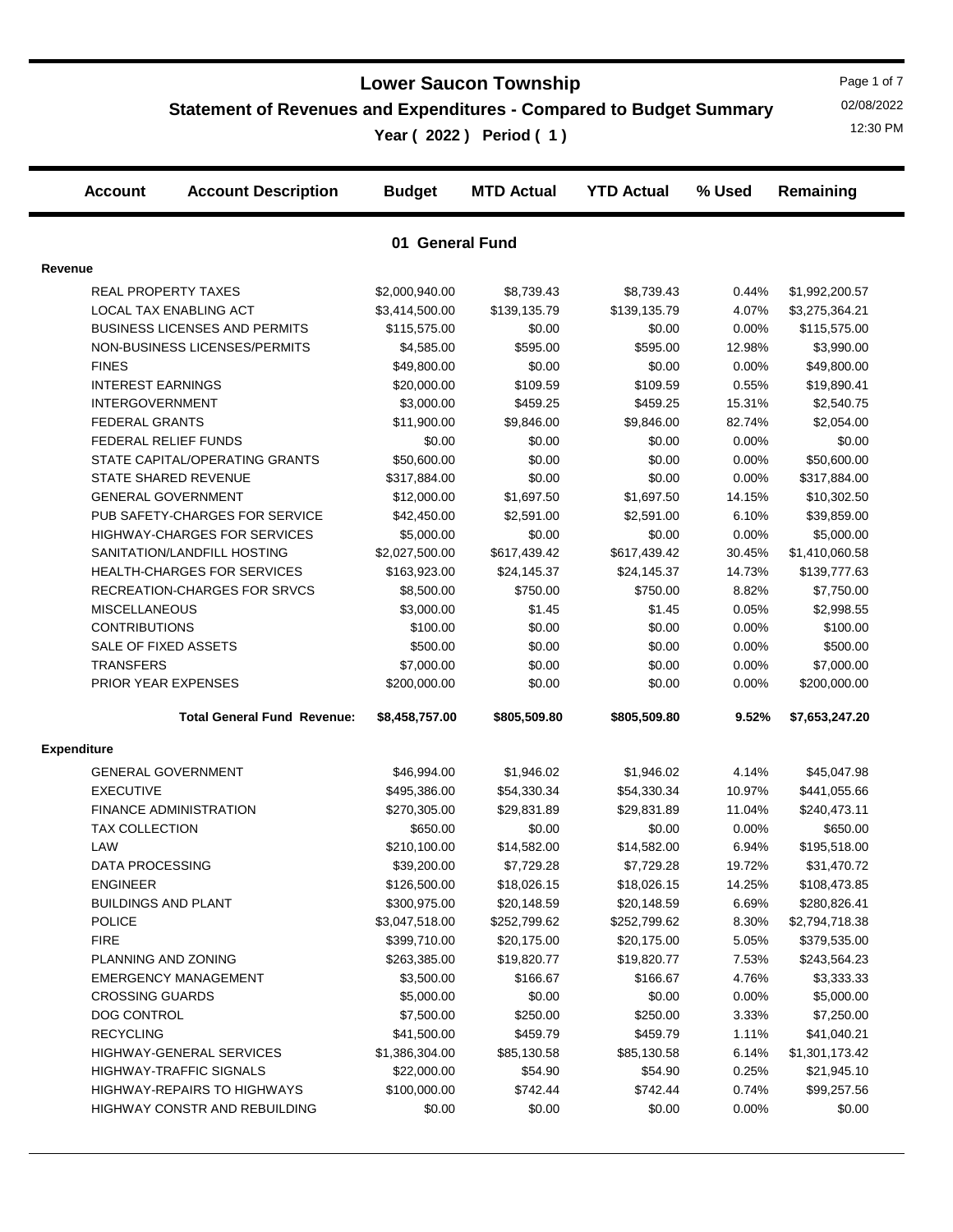**Statement of Revenues and Expenditures - Compared to Budget Summary**

**Year ( 2022 ) Period ( 1 )** 12:30 PM

Page 2 of 7 02/08/2022

| <b>Account Description</b><br><b>Account</b> | <b>Budget</b>  | <b>MTD Actual</b> | <b>YTD Actual</b> | % Used   | Remaining      |
|----------------------------------------------|----------------|-------------------|-------------------|----------|----------------|
| PARTICIPANT RECREATION                       | \$152,043.00   | \$12,203.19       | \$12,203.19       | 8.03%    | \$139,839.81   |
| <b>LIBRARIES</b>                             | \$107,169.00   | \$8,355.33        | \$8,355.33        | 7.80%    | \$98,813.67    |
| <b>CONSERVATION</b>                          | \$0.00         | \$0.00            | \$0.00            | 0.00%    | \$0.00         |
| <b>DEBT PRINCIPAL</b>                        | \$0.00         | \$0.00            | \$0.00            | 0.00%    | \$0.00         |
| <b>DEBT INTEREST</b>                         | \$0.00         | \$0.00            | \$0.00            | $0.00\%$ | \$0.00         |
| <b>INTERGOVERNMENT EXPENSES</b>              | \$15,000.00    | \$0.00            | \$0.00            | $0.00\%$ | \$15,000.00    |
| <b>INSURANCE</b>                             | \$276,800.00   | \$122,502.81      | \$122,502.81      | 44.26%   | \$154,297.19   |
| <b>EMPLOYEE BENEFITS</b>                     | \$163,923.00   | \$12,518.49       | \$12,518.49       | 7.64%    | \$151,404.51   |
| <b>MISCELLANEOUS</b>                         | \$1,000.00     | \$0.00            | \$0.00            | 0.00%    | \$1,000.00     |
| Transfer                                     | \$0.00         | \$0.00            | \$0.00            | 0.00%    | \$0.00         |
| REFUNDS-PRIOR YEAR EXPENSES                  | \$22,000.00    | \$1,095.00        | \$1,095.00        | 4.98%    | \$20,905.00    |
| INTERFUND OPERATING TRANSFERS                | \$954,295.00   | \$0.00            | \$0.00            | $0.00\%$ | \$954,295.00   |
| <b>Total General Fund Expenditure:</b>       | \$8,458,757.00 | \$682,868.86      | \$682,868.86      | 8.07%    | \$7,775,888.14 |
| <b>Total General Fund Revenues:</b>          | \$8,458,757.00 | \$805,509.80      | \$805,509.80      |          | \$7,653,247.20 |
| <b>Total General Fund Expenditures:</b>      | \$8,458,757.00 | \$682,868.86      | \$682,868.86      |          | \$7,775,888.14 |
| <b>Total General Fund Fund Balance:</b>      | \$0.00         | \$122,640.94      | \$122,640.94      |          | (\$122,640.94) |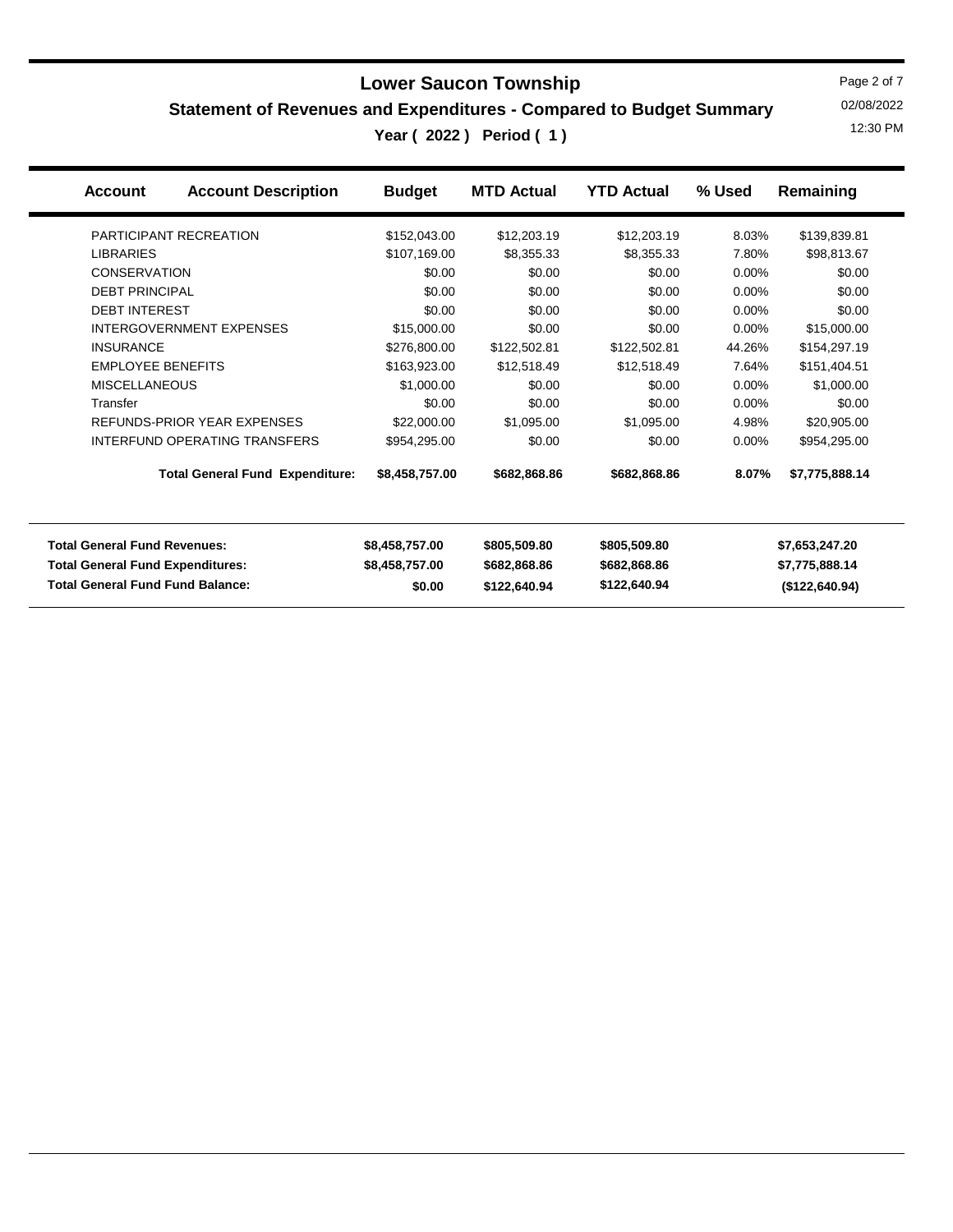**Statement of Revenues and Expenditures - Compared to Budget Summary**

**Year ( 2022 ) Period ( 1 )** 12:30 PM

Page 3 of 7 02/08/2022

| <b>Account</b>                           | <b>Account Description</b>              | <b>Budget</b>  | <b>MTD Actual</b> | <b>YTD Actual</b> | % Used | Remaining      |  |  |  |  |  |
|------------------------------------------|-----------------------------------------|----------------|-------------------|-------------------|--------|----------------|--|--|--|--|--|
| 02 Special Taxes                         |                                         |                |                   |                   |        |                |  |  |  |  |  |
| Revenue                                  |                                         |                |                   |                   |        |                |  |  |  |  |  |
| <b>REAL PROPERTY TAXES</b>               |                                         | \$330,000.00   | \$1,033.50        | \$1,033.50        | 0.31%  | \$328,966.50   |  |  |  |  |  |
| LOCAL TAX ENABLING ACT                   |                                         | \$500,000.00   | \$52,758.05       | \$52,758.05       | 10.55% | \$447,241.95   |  |  |  |  |  |
| <b>INTEREST EARNINGS</b>                 |                                         | \$20,000.00    | \$90.51           | \$90.51           | 0.45%  | \$19,909.49    |  |  |  |  |  |
| <b>INTERGOVERNMENT</b>                   |                                         | \$0.00         | \$0.00            | \$0.00            | 0.00%  | \$0.00         |  |  |  |  |  |
| <b>STATE SHARED REVENUE</b>              |                                         | \$473,043.00   | \$0.00            | \$0.00            | 0.00%  | \$473,043.00   |  |  |  |  |  |
| <b>GENERAL GOVERNMENT</b>                |                                         | \$0.00         | \$0.00            | \$0.00            | 0.00%  | \$0.00         |  |  |  |  |  |
| <b>MISCELLANEOUS</b>                     |                                         | \$0.00         | \$0.00            | \$0.00            | 0.00%  | \$0.00         |  |  |  |  |  |
| <b>CONTRIBUTIONS</b>                     |                                         | \$0.00         | \$0.00            | \$0.00            | 0.00%  | \$0.00         |  |  |  |  |  |
| SALE OF FIXED ASSETS                     |                                         | \$10,000.00    | \$0.00            | \$0.00            | 0.00%  | \$10,000.00    |  |  |  |  |  |
| <b>TRANSFERS</b>                         |                                         | \$426,757.00   | \$0.00            | \$0.00            | 0.00%  | \$426,757.00   |  |  |  |  |  |
|                                          | PROCEEDS OF LONG-TERM DEBT              | \$0.00         | \$0.00            | \$0.00            | 0.00%  | \$0.00         |  |  |  |  |  |
|                                          | <b>Total Special Taxes Revenue:</b>     | \$1,759,800.00 | \$53,882.06       | \$53,882.06       | 3.06%  | \$1,705,917.94 |  |  |  |  |  |
| <b>Expenditure</b>                       |                                         |                |                   |                   |        |                |  |  |  |  |  |
| <b>FINANCE ADMINISTRATION</b>            |                                         | \$0.00         | \$0.00            | \$0.00            | 0.00%  | \$0.00         |  |  |  |  |  |
| LAW                                      |                                         | \$10,000.00    | \$180.00          | \$180.00          | 1.80%  | \$9,820.00     |  |  |  |  |  |
| <b>ENGINEER</b>                          |                                         | \$60,000.00    | \$0.00            | \$0.00            | 0.00%  | \$60,000.00    |  |  |  |  |  |
| <b>FIRE</b>                              |                                         | \$139,313.00   | \$0.00            | \$0.00            | 0.00%  | \$139,313.00   |  |  |  |  |  |
|                                          | <b>HIGHWAY-GENERAL SERVICES</b>         | \$166,500.00   | \$1,835.55        | \$1,835.55        | 1.10%  | \$164,664.45   |  |  |  |  |  |
|                                          | <b>HIGHWAY-SNOW/ICE REMOVAL</b>         | \$130,000.00   | \$2,047.64        | \$2,047.64        | 1.58%  | \$127,952.36   |  |  |  |  |  |
| <b>HIGHWAY-TRAFFIC SIGNALS</b>           |                                         | \$25,000.00    | \$0.00            | \$0.00            | 0.00%  | \$25,000.00    |  |  |  |  |  |
| HIGHWAY-STREET LIGHTING                  |                                         | \$38,000.00    | \$2,878.75        | \$2,878.75        | 7.58%  | \$35,121.25    |  |  |  |  |  |
|                                          | HIGHWAY-REPAIRS OF TOOLS/MACH           | \$3,000.00     | \$35.34           | \$35.34           | 1.18%  | \$2,964.66     |  |  |  |  |  |
|                                          | <b>HIGHWAY-REPAIRS TO HIGHWAYS</b>      | \$50,000.00    | \$0.00            | \$0.00            | 0.00%  | \$50,000.00    |  |  |  |  |  |
|                                          | HIGHWAY CONSTR AND REBUILDING           | \$384,300.00   | \$0.00            | \$0.00            | 0.00%  | \$384,300.00   |  |  |  |  |  |
| <b>CONSERVATION</b>                      |                                         | \$560,000.00   | \$0.00            | \$0.00            | 0.00%  | \$560,000.00   |  |  |  |  |  |
| <b>DEBT PRINCIPAL</b>                    |                                         | \$0.00         | \$0.00            | \$0.00            | 0.00%  | \$0.00         |  |  |  |  |  |
| <b>DEBT INTEREST</b>                     |                                         | \$0.00         | \$0.00            | \$0.00            | 0.00%  | \$0.00         |  |  |  |  |  |
| Transfer                                 |                                         | \$193,687.00   | \$0.00            | \$0.00            | 0.00%  | \$193,687.00   |  |  |  |  |  |
|                                          | <b>Total Special Taxes Expenditure:</b> | \$1,759,800.00 | \$6,977.28        | \$6,977.28        | 0.40%  | \$1,752,822.72 |  |  |  |  |  |
| <b>Total Special Taxes Revenues:</b>     |                                         | \$1,759,800.00 | \$53,882.06       | \$53,882.06       |        | \$1,705,917.94 |  |  |  |  |  |
| <b>Total Special Taxes Expenditures:</b> |                                         | \$1,759,800.00 | \$6,977.28        | \$6,977.28        |        | \$1,752,822.72 |  |  |  |  |  |
| <b>Total Special Taxes Fund Balance:</b> |                                         | \$0.00         | \$46,904.78       | \$46,904.78       |        | (\$46,904.78)  |  |  |  |  |  |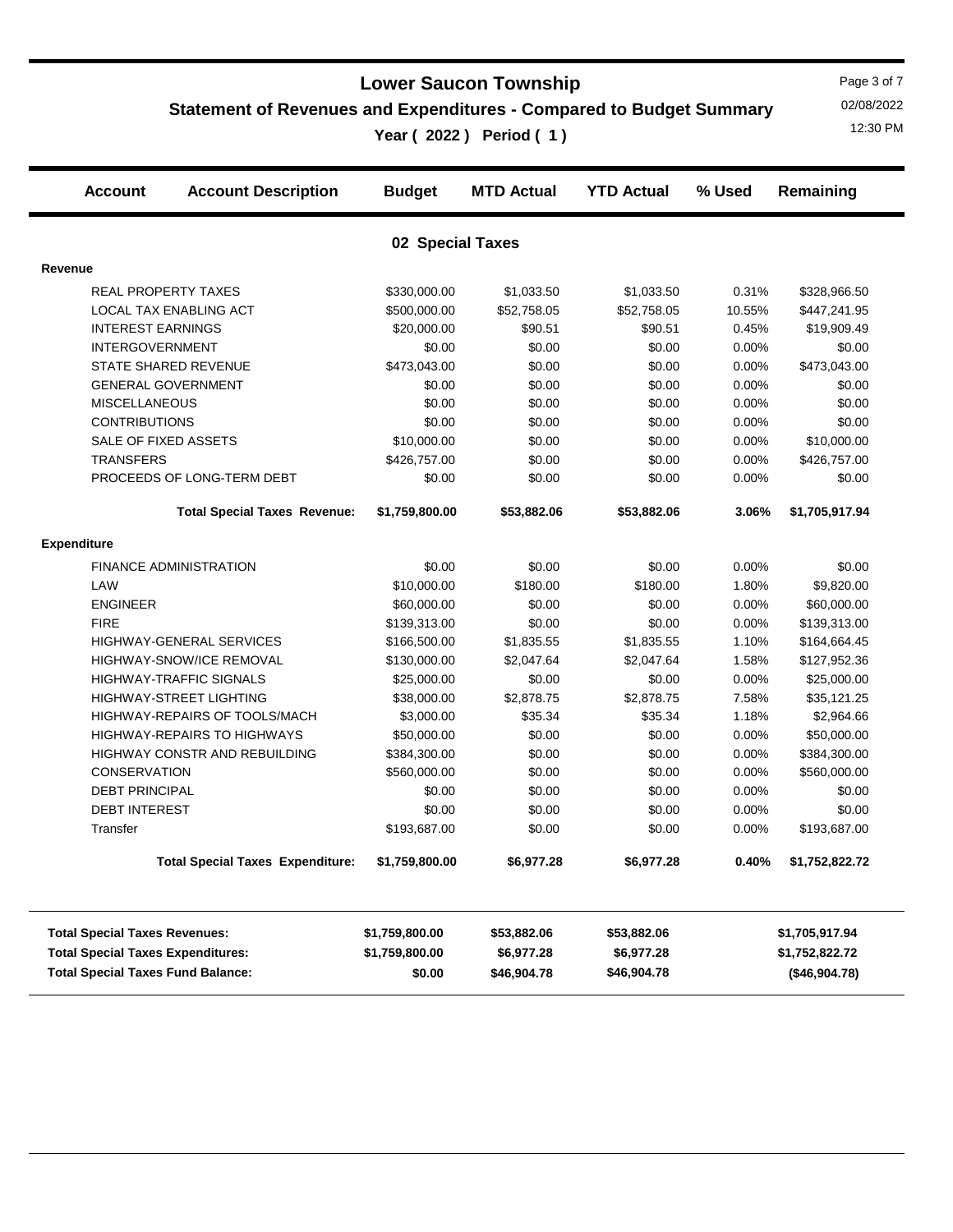**Statement of Revenues and Expenditures - Compared to Budget Summary**

**Year ( 2022 ) Period ( 1 )** 12:30 PM

Page 4 of 7 02/08/2022

|                                         | <b>Account</b>                          | <b>Account Description</b>             | <b>Budget</b>   | <b>MTD Actual</b> | <b>YTD Actual</b> | % Used    | Remaining      |
|-----------------------------------------|-----------------------------------------|----------------------------------------|-----------------|-------------------|-------------------|-----------|----------------|
|                                         |                                         |                                        | 03 Capital Fund |                   |                   |           |                |
| Revenue                                 |                                         |                                        |                 |                   |                   |           |                |
|                                         | <b>INTEREST EARNINGS</b>                |                                        | \$5,000.00      | \$27.24           | \$27.24           | 0.54%     | \$4,972.76     |
|                                         | <b>INTERGOVERNMENT</b>                  |                                        | \$0.00          | \$0.00            | \$0.00            | 0.00%     | \$0.00         |
|                                         | <b>FEDERAL GRANTS</b>                   |                                        | \$0.00          | \$0.00            | \$0.00            | $0.00\%$  | \$0.00         |
|                                         |                                         | STATE CAPITAL/OPERATING GRANTS         | \$219,600.00    | \$0.00            | \$0.00            | 0.00%     | \$219,600.00   |
|                                         | <b>Local Grant Funding</b>              |                                        | \$490,255.00    | \$0.00            | \$0.00            | 0.00%     | \$490,255.00   |
|                                         | <b>GENERAL GOVERNMENT</b>               |                                        | \$0.00          | \$0.00            | \$0.00            | 0.00%     | \$0.00         |
|                                         | <b>CONTRIBUTIONS</b>                    |                                        | \$0.00          | \$0.00            | \$0.00            | 0.00%     | \$0.00         |
|                                         | SALE OF FIXED ASSETS                    |                                        | \$15,000.00     | \$0.00            | \$0.00            | 0.00%     | \$15,000.00    |
|                                         | <b>TRANSFERS</b>                        |                                        | \$817,145.00    | \$0.00            | \$0.00            | 0.00%     | \$817,145.00   |
|                                         |                                         | <b>Total Capital Fund Revenue:</b>     | \$1,547,000.00  | \$27.24           | \$27.24           | 0.00%     | \$1,546,972.76 |
|                                         | <b>Expenditure</b>                      |                                        |                 |                   |                   |           |                |
|                                         |                                         | <b>FINANCE ADMINISTRATION</b>          | \$0.00          | \$0.00            | \$0.00            | 0.00%     | \$0.00         |
|                                         | <b>DATA PROCESSING</b>                  |                                        | \$0.00          | \$0.00            | \$0.00            | $0.00\%$  | \$0.00         |
|                                         | <b>BUILDINGS AND PLANT</b>              |                                        | \$135,000.00    | \$0.00            | \$0.00            | 0.00%     | \$135,000.00   |
|                                         | <b>POLICE</b>                           |                                        | \$204,000.00    | \$0.00            | \$0.00            | 0.00%     | \$204,000.00   |
|                                         |                                         | <b>HIGHWAY-GENERAL SERVICES</b>        | \$250,000.00    | \$0.00            | \$0.00            | 0.00%     | \$250,000.00   |
|                                         | Storm Water                             |                                        | \$75,000.00     | \$0.00            | \$0.00            | 0.00%     | \$75,000.00    |
|                                         |                                         | HIGHWAY CONSTR AND REBUILDING          | \$593,000.00    | \$0.00            | \$0.00            | 0.00%     | \$593,000.00   |
|                                         |                                         | PARTICIPANT RECREATION                 | \$225,000.00    | \$0.00            | \$0.00            | 0.00%     | \$225,000.00   |
|                                         | <b>Historical Bldg</b>                  |                                        | \$65,000.00     | \$0.00            | \$0.00            | 0.00%     | \$65,000.00    |
|                                         |                                         | <b>INTERFUND OPERATING TRANSFERS</b>   | \$0.00          | \$0.00            | \$0.00            | $0.00\%$  | \$0.00         |
|                                         |                                         | <b>Total Capital Fund Expenditure:</b> | \$1,547,000.00  | \$0.00            | \$0.00            | $0.00\%$  | \$1,547,000.00 |
|                                         | <b>Total Capital Fund Revenues:</b>     |                                        | \$1,547,000.00  | \$27.24           | \$27.24           |           | \$1,546,972.76 |
|                                         | <b>Total Capital Fund Expenditures:</b> |                                        | \$1,547,000.00  | \$0.00            | \$0.00            |           | \$1,547,000.00 |
| <b>Total Capital Fund Fund Balance:</b> |                                         | \$0.00                                 | \$27.24         | \$27.24           |                   | (\$27.24) |                |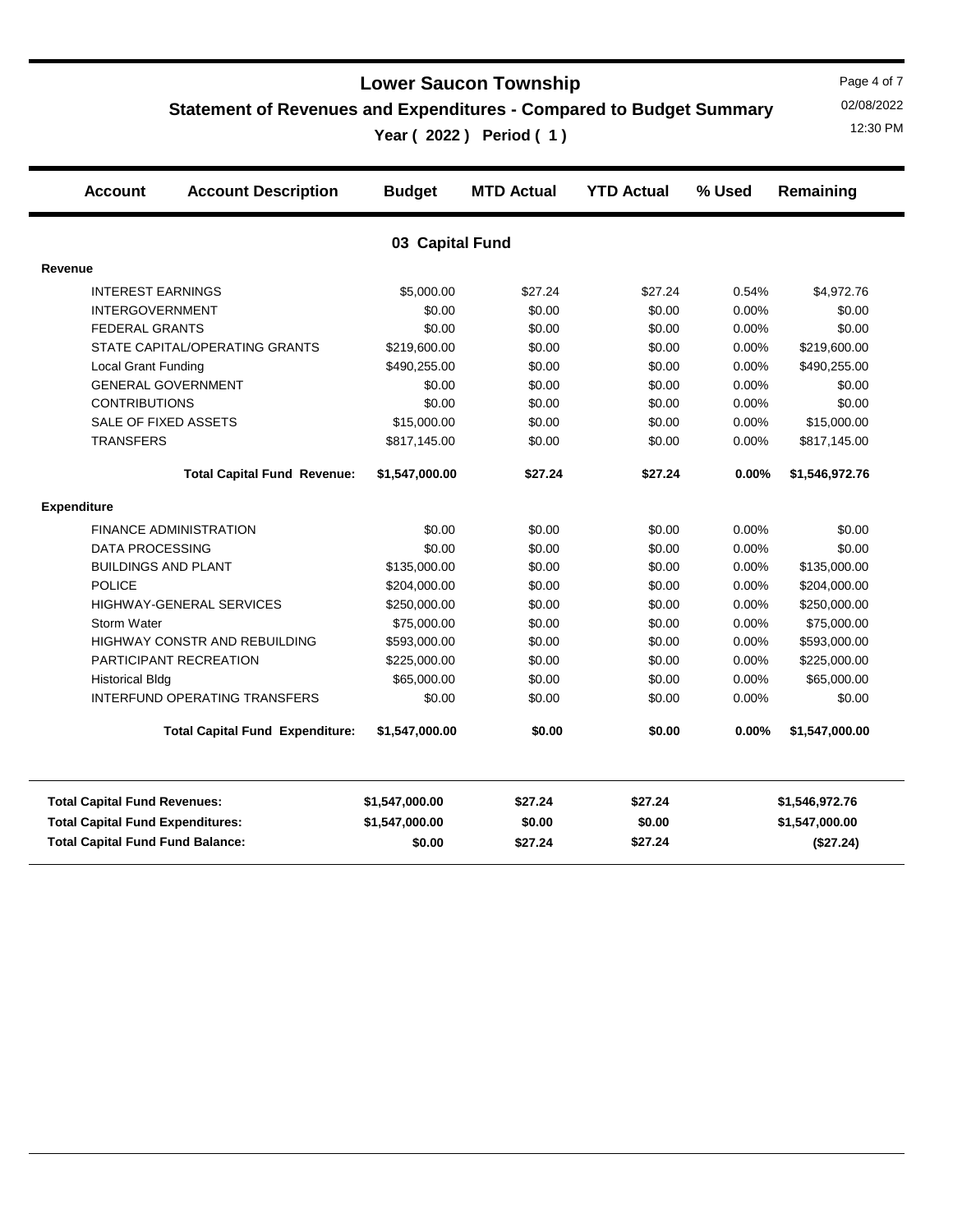## **1/1/2022 to 1/31/2022**

|                   |                                      |                     |                           | <b>Number of Transactions</b> | <b>Amount</b> |
|-------------------|--------------------------------------|---------------------|---------------------------|-------------------------------|---------------|
| <b>ADMIN</b>      | <b>ADMINISTRATION</b>                |                     |                           | 3                             | \$105.00      |
| <b>BLDGPERMIT</b> | <b>BUILDING PERMITS</b>              |                     |                           | 4                             | \$450.00      |
| <b>DRIVEWAY</b>   | <b>ROAD ENCROACHMENT PERMITS</b>     |                     |                           | $\mathbf{2}$                  | \$375.00      |
| <b>EIT</b>        | <b>EARNED INCOME-CURRENT YEAR</b>    |                     |                           | 1.                            | \$200.00      |
| <b>EIT-PRIOR</b>  | <b>EARNED INCOME TAX PRIOR YEAR</b>  |                     |                           | 6                             | \$104,727.29  |
| <b>EMSTAX</b>     | <b>Local Services Tax Prior Year</b> |                     |                           | 3                             | \$5,936.97    |
| <b>ESCROWSEO</b>  | <b>SEO ESCROW</b>                    |                     |                           | $\mathbf{2}$                  | \$2,529.50    |
| <b>FIRETXG</b>    | <b>Fire Tax</b>                      |                     |                           | 1                             | \$1,033.50    |
| <b>GRANTSFED</b>  | <b>Federal Grants</b>                |                     |                           | 1                             | \$9,846.00    |
| <b>HEALTH</b>     | <b>Health Insurance reimb</b>        |                     |                           | 4                             | \$24,145.37   |
| <b>HOST</b>       | <b>Hosting Fee - Landfill</b>        |                     |                           | 1.                            | \$617,439.42  |
| <b>MISC</b>       | <b>MISCELLANEOUS INCOME</b>          |                     |                           | $\mathbf{2}$                  | \$0.95        |
| <b>MOVING</b>     | <b>MOVING PERMITS</b>                |                     |                           | 3                             | \$25.00       |
| <b>OPEITPRIOR</b> | <b>Open Space EIT Prior</b>          |                     |                           | 6                             | \$52,758.05   |
| <b>PAVILO</b>     | <b>Pavilion Rental</b>               |                     |                           | 3                             | \$350.00      |
| <b>REAL/C</b>     | <b>REAL ESTATE - CURRENT YEARS</b>   |                     |                           | 4                             | \$1,741.95    |
| <b>REAL/IP</b>    | <b>REAL ESTATE-INTERIM PRIOR YR</b>  |                     |                           | 4                             | \$3,075.29    |
| <b>REAL/P</b>     | <b>REAL ESTATE-PRIOR YEARS</b>       |                     |                           | 4                             | \$8,051.91    |
| <b>REAL/T</b>     | <b>REAL ESTATE TRANSFER TAX</b>      |                     |                           | 1                             | \$28,271.53   |
| <b>REIMBEXP</b>   | <b>Reimbursement of Expenses</b>     |                     |                           | $\mathbf{2}$                  | \$459.25      |
| <b>SANIPERMIT</b> | <b>SANITATION PERMITS</b>            |                     |                           | $\mathbf{2}$                  | \$210.00      |
| <b>SUBDIVFEE</b>  | <b>SUBDIVISION FEES</b>              |                     |                           | $\mathbf{2}$                  | \$812.50      |
| <b>TAXCERT</b>    | <b>TAX CERTIFICATION FEE</b>         |                     |                           | 5                             | \$140.00      |
| <b>UCCREV</b>     | <b>UCC REVENUE</b>                   |                     |                           | 1                             | \$4.50        |
|                   |                                      | <b>Grand Total:</b> | <b>Number Of Entries:</b> | 67                            | \$862,688.98  |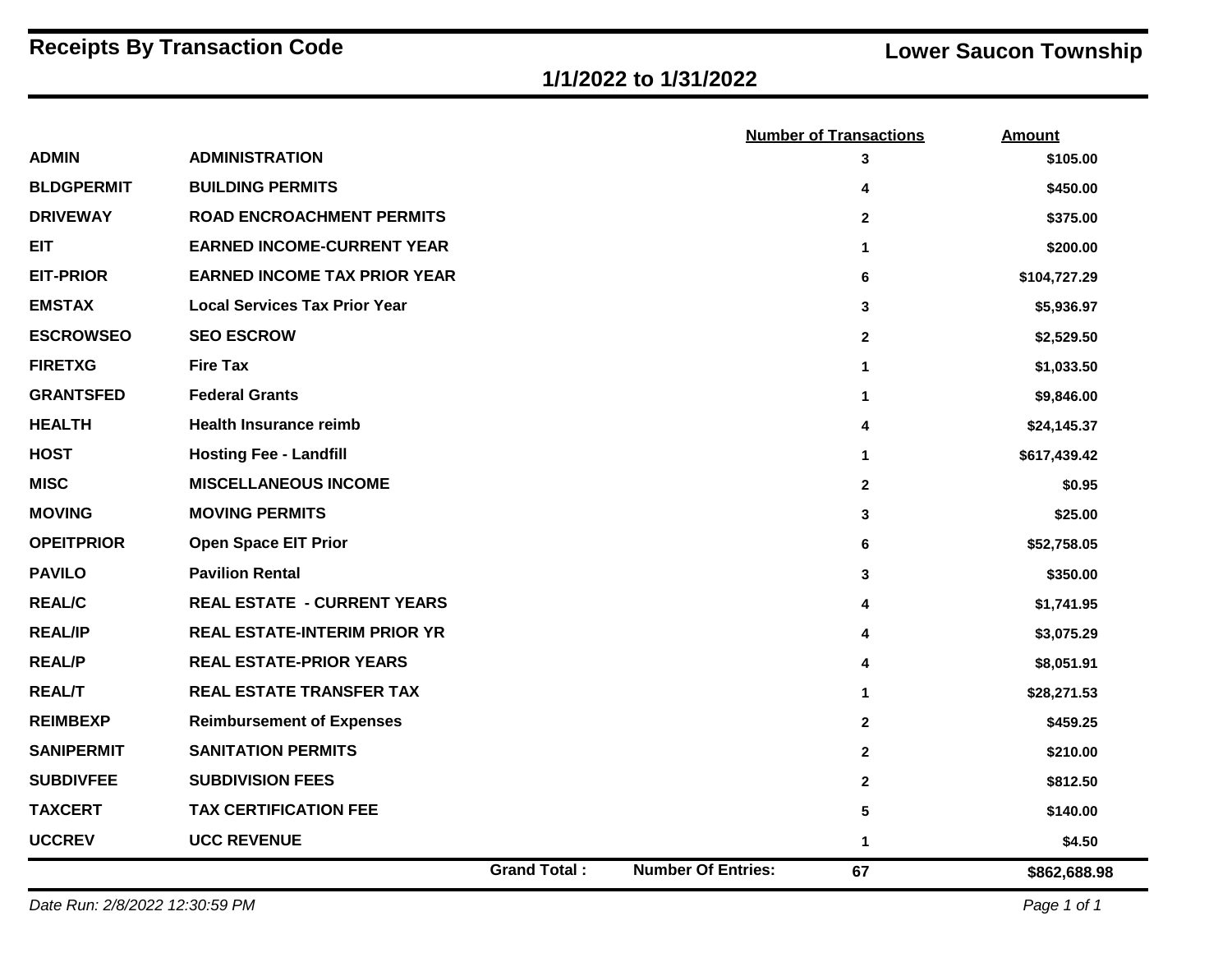| <b>Check Register</b> |                   |          |                                   | <b>Lower Saucon Township</b> |               |
|-----------------------|-------------------|----------|-----------------------------------|------------------------------|---------------|
| 08-Feb-22             |                   |          | From:                             | To:<br>01-Jan-22             | 31-Jan-22     |
| <b>Check No</b>       | <b>Check Date</b> | VendorNo | Vendor                            | <b>Check Amount</b>          | <b>Status</b> |
| <b>Bank Account:</b>  | $\mathbf 1$       |          | <b>Fulton Bank - GF CHECKING</b>  |                              |               |
| 78565                 | 1/3/2022          | 101338   | AMERICAN UNITED LIFE INS          | \$2,406.67                   | R             |
| 78566                 | 1/3/2022          | 101873   | <b>AmTrust North America</b>      | \$18,459.00                  | R             |
| 78567                 | 1/3/2022          | 101485   | ET&T                              | \$2,491.15                   | R             |
| 78568                 | 1/3/2022          | 79530    | <b>POSTMASTER</b>                 | \$245.00                     | O             |
| 78569                 | 1/3/2022          | 100374   | TDS TECHNOLOGIES, INC             | \$18,572.19                  | R             |
| 78570                 | 1/3/2022          | 101554   | Weiss-Schantz Agency Inc          | \$82,303.00                  | R             |
| 78571                 | 1/3/2022          | 101554   | Weiss-Schantz Agency Inc          | \$28,268.00                  | R             |
| 78572                 | 1/3/2022          | 101554   | Weiss-Schantz Agency Inc          | \$275.00                     | R             |
| 78573                 | 1/3/2022          | 101554   | Weiss-Schantz Agency Inc          | \$500.00                     | R             |
| 78574                 | 1/11/2022         | 332      | Berkheimer Inc                    | \$75.00                      | R             |
| 78575                 | 1/11/2022         | 98884    | Borough of Hellertown             | \$10,665.00                  | O             |
| 78576                 | 1/11/2022         | 101244   | <b>BRYAN J EVANS</b>              | \$166.67                     | O             |
| 78577                 | 1/11/2022         | 243      | CHEMUNG SUPPLY CORP.              | \$54.90                      | R             |
| 78578                 | 1/11/2022         | 101332   | <b>CHRIS SNYDER</b>               | \$250.00                     | $\mathsf{R}$  |
| 78579                 | 1/11/2022         | 35836    | DAVIDHEISERS INC.                 | \$251.00                     | R             |
| 78580                 | 1/11/2022         | 99900    | <b>ENVIRONMENTAL SYS RES</b>      | \$1,000.00                   | R             |
| 78581                 | 1/11/2022         | 237      | <b>FREEDOM SYSTEMS</b>            | \$2,462.00                   | R             |
| 78582                 | 1/11/2022         | 101470   | <b>GFOA PA</b>                    | \$75.00                      | O             |
| 78583                 | 1/11/2022         | 100993   | <b>HEALTHWORKS BILLING OF</b>     | \$183.00                     | $\mathsf{R}$  |
| 78584                 | 1/11/2022         | 101339   | <b>HELLERTOWN AREA LIBRA</b>      | \$8,355.33                   | R             |
| 78585                 | 1/11/2022         | 100277   | HUTCHINSON, GILLAHAN &            | \$5,000.00                   | R             |
| 78586                 | 1/11/2022         | 100398   | <b>JAN C DODDY</b>                | \$252.00                     | $\mathsf{R}$  |
| 78587                 | 1/11/2022         | 101935   | Jan-Pro of NEPA                   | \$1,035.98                   | R             |
| 78588                 | 1/11/2022         | 101088   | <b>JARED GUNSHORE</b>             | \$554.06                     | R             |
| 78589                 | 1/11/2022         | 101548   | John Blair                        | \$50.00                      | R             |
| 78590                 | 1/11/2022         | 99769    | <b>KEITH BREDBENNER</b>           | \$757.60                     | R             |
| 78591                 | 1/11/2022         | 16113    | Lower Saucon Township             | \$1,033.50                   | R             |
| 78592                 | 1/11/2022         | 100381   | LOWES BUSINESS ACCOUN             | \$226.06                     | R             |
| 78593                 | 1/11/2022         | 99886    | <b>MRM Trust Workers Comp Fu</b>  | \$11,156.81                  | R             |
| 78594                 | 1/11/2022         | 100582   | <b>Municipal Finance Partners</b> | \$3,000.00                   | R             |
| 78595                 | 1/11/2022         | 39704    | NAPA Auto Parts-Hellertown        | \$113.04                     | R             |
| 78596                 | 1/11/2022         | 101656   | Naughton Energy Corp              | \$4,270.34                   | R             |
| 78597                 | 1/11/2022         | 101613   | Nor Co Chiefs of Police Assoc     | \$40.00                      | O             |
| 78598                 | 1/11/2022         | 100088   | OTIS ELEVATOR CO.                 | \$1,080.00                   | R             |
| 78599                 | 1/11/2022         | 100797   | PA CHIEFS OF POLICE               | \$336.00                     | R             |
| 78600                 | 1/11/2022         | 100854   | PA Municipal Health Ins Co-op     | \$91,839.97                  | R             |
| 78601                 | 1/11/2022         | 211      | PA ONE CALL SYSTEM, INC.          | \$42.94                      | R             |
| 78602                 | 1/11/2022         | 100756   | Patriot Workwear                  | \$324.00                     | O             |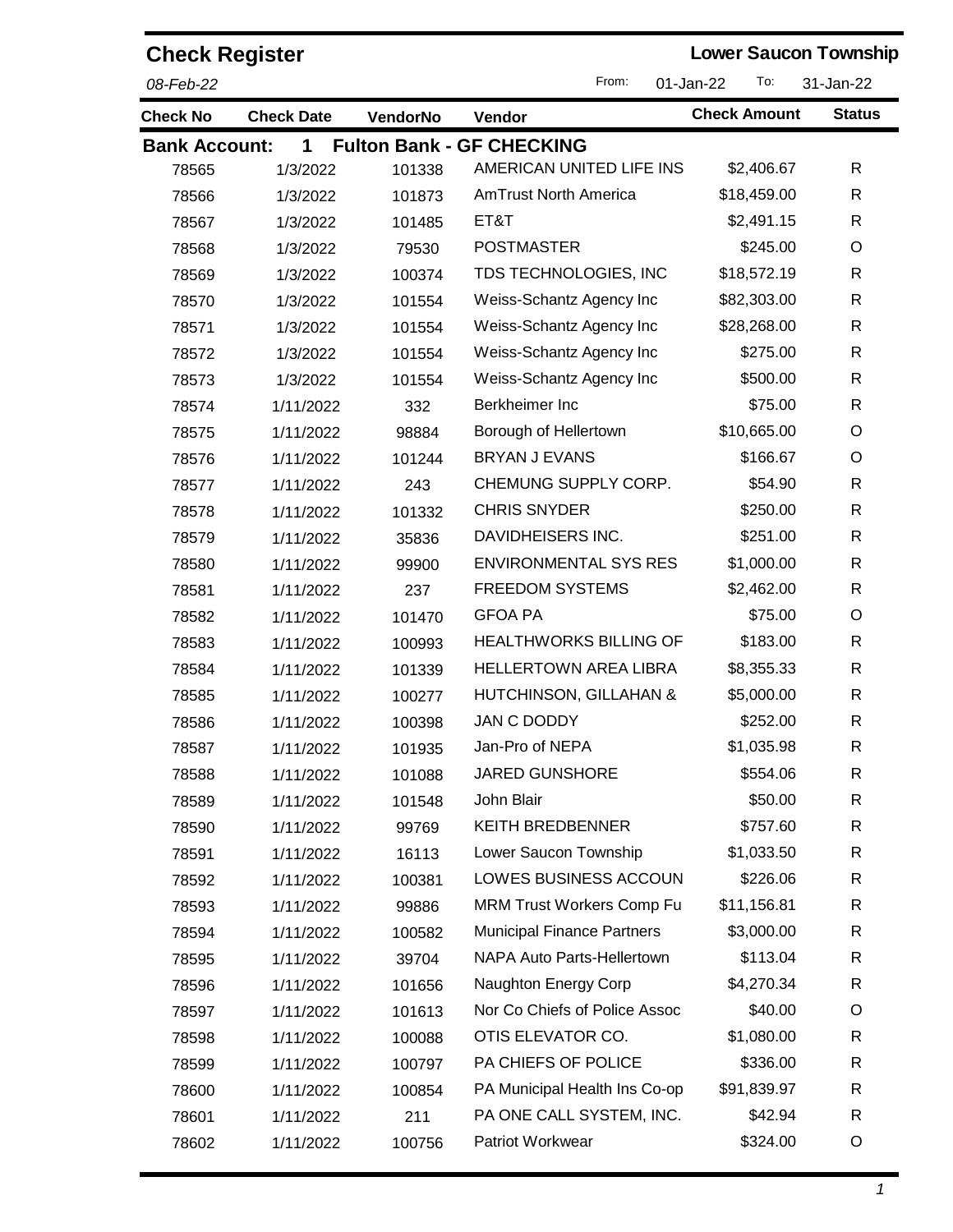| <b>Check Register</b> |                   | <b>Lower Saucon Township</b> |                                   |                     |               |
|-----------------------|-------------------|------------------------------|-----------------------------------|---------------------|---------------|
| 08-Feb-22             |                   |                              | From:<br>01-Jan-22                | 31-Jan-22           |               |
| <b>Check No</b>       | <b>Check Date</b> | <b>VendorNo</b>              | Vendor                            | <b>Check Amount</b> | <b>Status</b> |
| 78603                 | 1/11/2022         | 100079                       | <b>PITNEY BOWES</b>               | \$438.78            | R             |
| 78604                 | 1/11/2022         | 101975                       | Police Department City of Alle    | \$200.00            | O             |
| 78605                 | 1/11/2022         | 79530                        | <b>POSTMASTER</b>                 | \$20.00             | O             |
| 78606                 | 1/11/2022         | 101587                       | PowerDMS Inc                      | \$2,942.85          | R             |
| 78607                 | 1/11/2022         | 59556                        | PPL UTILITIES                     | \$3,777.25          | R             |
| 78608                 | 1/11/2022         | 100689                       | PROGRESSIVE K-9 ACADEM            | \$1,750.00          | R             |
| 78609                 | 1/11/2022         | 99837                        | <b>PSAB - MRT</b>                 | \$35,842.75         | R             |
| 78610                 | 1/11/2022         | 99838                        | <b>PSAB - MRT</b>                 | \$15,080.38         | R             |
| 78611                 | 1/11/2022         | 100474                       | <b>PSATS</b>                      | \$2,335.00          | R             |
| 78612                 | 1/11/2022         | 101504                       | <b>RCN</b>                        | \$398.76            | $\mathsf{R}$  |
| 78613                 | 1/11/2022         | 101161                       | RICOH USA Inc                     | \$514.91            | O             |
| 78614                 | 1/11/2022         | 100111                       | RINGO HILL EQUIPMENT CO           | \$25.00             | R             |
| 78615                 | 1/11/2022         | 100685                       | ROBERT BYSHER DBA NEW             | \$900.00            | R             |
| 78616                 | 1/11/2022         | 100775                       | <b>STAPLES BUSINESS CREDI</b>     | \$445.13            | R             |
| 78617                 | 1/11/2022         | 101683                       | <b>Street Cop Training</b>        | \$298.00            | R             |
| 78618                 | 1/11/2022         | 101628                       | Terrence P Brennan, M.A.          | \$400.00            | R             |
| 78619                 | 1/11/2022         | 289                          | TREADWELL LAW OFFICES,            | \$14,420.00         | R             |
| 78620                 | 1/11/2022         | 99833                        | UGI ENERGY SERVICES, LL           | \$675.10            | R             |
| 78621                 | 1/11/2022         | 101495                       | United Site Services, INC         | \$1,047.50          | R             |
| 78622                 | 1/11/2022         | 100869                       | <b>VERIZON WIRELESS</b>           | \$41.55             | V             |
| 78623                 | 1/12/2022         | 302                          | <b>VERIZON</b>                    | \$41.55             | R             |
| 78624                 | 1/12/2022         | 47457                        | <b>THOMAS BARNDT</b>              | \$64.65             | R             |
| 78625                 | 1/17/2022         | 101495                       | United Site Services, INC         | \$1,130.12          | R             |
| 78626                 | 1/20/2022         | 101339                       | <b>HELLERTOWN AREA LIBRA</b>      | \$41,644.67         | V             |
| 78627                 | 1/20/2022         | 101976                       | Southern Lehigh Public Library    | \$50,000.00         | V             |
| 78628                 | 1/25/2022         | 101241                       | Airgas USA, LLC                   | \$409.29            | O             |
| 78629                 | 1/25/2022         | 101338                       | AMERICAN UNITED LIFE INS          | \$529.78            | O             |
| 78630                 | 1/25/2022         | 28479                        | ANCHOR FENCE CO. INC              | \$36.00             | O             |
| 78631                 | 1/25/2022         | 101890                       | Benchmark Professional Semi       | \$295.00            | O             |
| 78632                 | 1/25/2022         | 101947                       | <b>Bergeys Wholesale Parts</b>    | \$845.36            | O             |
| 78633                 | 1/25/2022         | 101283                       | BEST LINE EQUIPMENT               | \$182.10            | O             |
| 78634                 | 1/25/2022         | 77                           | CHRIN HAULING, INC.               | \$485.18            | O             |
| 78635                 | 1/25/2022         | 19857                        | <b>CITY OF BETHLEHEM</b>          | \$1,989.36          | O             |
| 78636                 | 1/25/2022         | 101977                       | <b>Compliant Technologies LLC</b> | \$1,095.00          | O             |
| 78637                 | 1/25/2022         | 21851                        | <b>COUNTY OF NORTHAMPTO</b>       | \$1.06              | R             |
| 78638                 | 1/25/2022         | 21851                        | <b>COUNTY OF NORTHAMPTO</b>       | \$1.06              | R             |
| 78639                 | 1/25/2022         | 21851                        | <b>COUNTY OF NORTHAMPTO</b>       | \$1.06              | R             |
| 78640                 | 1/25/2022         | 21851                        | <b>COUNTY OF NORTHAMPTO</b>       | \$91.02             | R             |
| 78641                 | 1/25/2022         | 21851                        | COUNTY OF NORTHAMPTO              | \$1.06              | R             |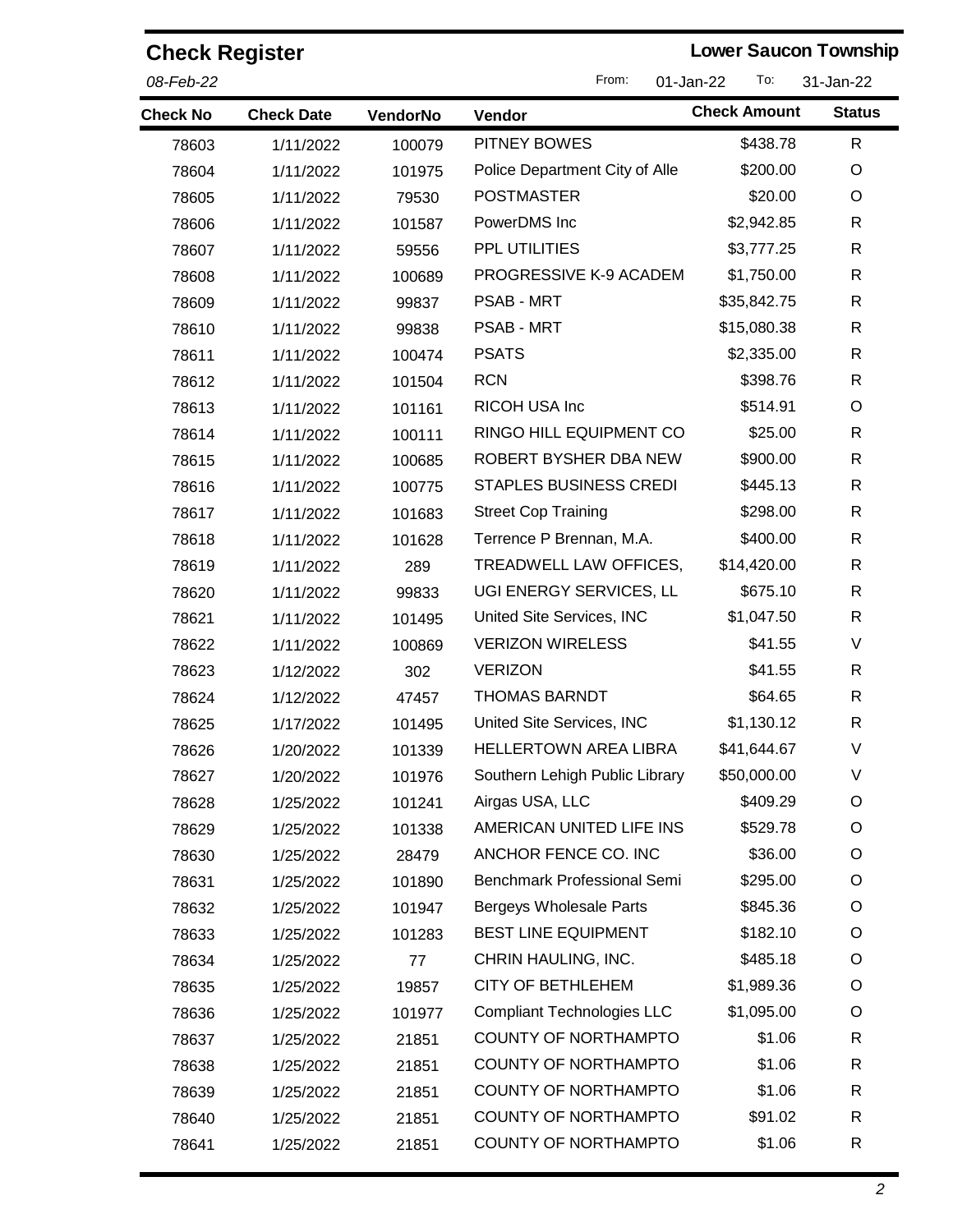| <b>Check Register</b> |                   |          |                                        | <b>Lower Saucon Township</b> |               |  |
|-----------------------|-------------------|----------|----------------------------------------|------------------------------|---------------|--|
| 08-Feb-22             |                   |          | From:<br>To:<br>31-Jan-22<br>01-Jan-22 |                              |               |  |
| <b>Check No</b>       | <b>Check Date</b> | VendorNo | Vendor                                 | <b>Check Amount</b>          | <b>Status</b> |  |
| 78642                 | 1/25/2022         | 34848    | DEITER BROS. FUEL CO., IN              | \$204.80                     | O             |  |
| 78643                 | 1/25/2022         | 101598   | Eckert Seamans Cherin and M            | \$162.00                     | O             |  |
| 78644                 | 1/25/2022         | 100150   | <b>EMERGENCY SYSTEMS SE</b>            | \$1,541.10                   | O             |  |
| 78645                 | 1/25/2022         | 101689   | Everbridge Inc                         | \$4,695.00                   | O             |  |
| 78646                 | 1/25/2022         | 237      | <b>FREEDOM SYSTEMS</b>                 | \$57.00                      | O             |  |
| 78647                 | 1/25/2022         | 100561   | <b>GFOA</b>                            | \$170.00                     | O             |  |
| 78648                 | 1/25/2022         | 101639   | Grainger                               | \$217.60                     | O             |  |
| 78649                 | 1/25/2022         | 31711    | <b>HANOVER ENGINEERING A</b>           | \$16,508.55                  | O             |  |
| 78650                 | 1/25/2022         | 31711    | HANOVER ENGINEERING A                  | \$1,517.60                   | O             |  |
| 78651                 | 1/25/2022         | 100277   | HUTCHINSON, GILLAHAN &                 | \$10,100.00                  | O             |  |
| 78652                 | 1/25/2022         | 75417    | <b>IACP</b>                            | \$190.00                     | O             |  |
| 78653                 | 1/25/2022         | 101935   | Jan-Pro of NEPA                        | \$86.60                      | O             |  |
| 78654                 | 1/25/2022         | 101931   | <b>Kametz Construction LLC</b>         | \$1,625.00                   | O             |  |
| 78655                 | 1/25/2022         | 251      | <b>KISTLER OBRIEN</b>                  | \$263.33                     | O             |  |
| 78656                 | 1/25/2022         | 100381   | LOWES BUSINESS ACCOUN                  | \$220.68                     | O             |  |
| 78657                 | 1/25/2022         | 23012    | MACMILLAN OIL CO OF ALL                | \$346.00                     | O             |  |
| 78658                 | 1/25/2022         | 21605    | <b>MP OUTFITTERS</b>                   | \$129.97                     | O             |  |
| 78659                 | 1/25/2022         | 39704    | NAPA Auto Parts-Hellertown             | \$90.48                      | O             |  |
| 78660                 | 1/25/2022         | 99795    | NEVERSINK ENVIRONMENT                  | \$2,850.00                   | O             |  |
| 78661                 | 1/25/2022         | 101516   | New Enterprise & Lime Co               | \$742.44                     | O             |  |
| 78662                 | 1/25/2022         | 101928   | NJ Advance Media - Dept 775            | \$61.60                      | O             |  |
| 78663                 | 1/25/2022         | 101877   | Noregon System Inc.                    | \$1,999.00                   | O             |  |
| 78664                 | 1/25/2022         | 100797   | PA CHIEFS OF POLICE                    | \$1,000.00                   | O             |  |
| 78665                 | 1/25/2022         | 101411   | PA DEPT OF TRANSPORTAT                 | \$76.00                      | O             |  |
| 78666                 | 1/25/2022         | 100756   | Patriot Workwear                       | \$613.00                     | O             |  |
| 78667                 | 1/25/2022         | 128      | PLASTERER EQUIPMENT C                  | \$88.61                      | R             |  |
| 78668                 | 1/25/2022         | 59556    | PPL UTILITIES                          | \$52.72                      | O             |  |
| 78669                 | 1/25/2022         | 99837    | <b>PSAB - MRT</b>                      | \$5,504.14                   | O             |  |
| 78670                 | 1/25/2022         | 99838    | <b>PSAB - MRT</b>                      | \$2,016.78                   | O             |  |
| 78671                 | 1/25/2022         | 100708   | <b>SAUCON TRUE VALUE</b>               | \$7.19                       | O             |  |
| 78672                 | 1/25/2022         | 101220   | Saucon Valley Auto Spa                 | \$165.36                     | O             |  |
| 78673                 | 1/25/2022         | 99762    | SERVICE TIRE TRUCK CENT                | \$385.35                     | O             |  |
| 78674                 | 1/25/2022         | 101853   | Staver Hydraulics Co Inc               | \$140.71                     | O             |  |
| 78675                 | 1/25/2022         | 101583   | <b>TriTech Software Systems</b>        | \$5,285.39                   | O             |  |
| 78676                 | 1/25/2022         | 99833    | UGI ENERGY SERVICES, LL                | \$407.91                     | O             |  |
| 78677                 | 1/25/2022         | 101617   | Uline                                  | \$127.91                     | O             |  |
| 78678                 | 1/25/2022         | 101457   | Verizon Connect NWF Inc                | \$421.37                     | O             |  |
| 78679                 | 1/25/2022         | 100869   | <b>VERIZON WIRELESS</b>                | \$2,023.62                   | O             |  |
| 78680                 | 1/26/2022         | 101978   | Springfield Township                   | \$63.00                      | O             |  |